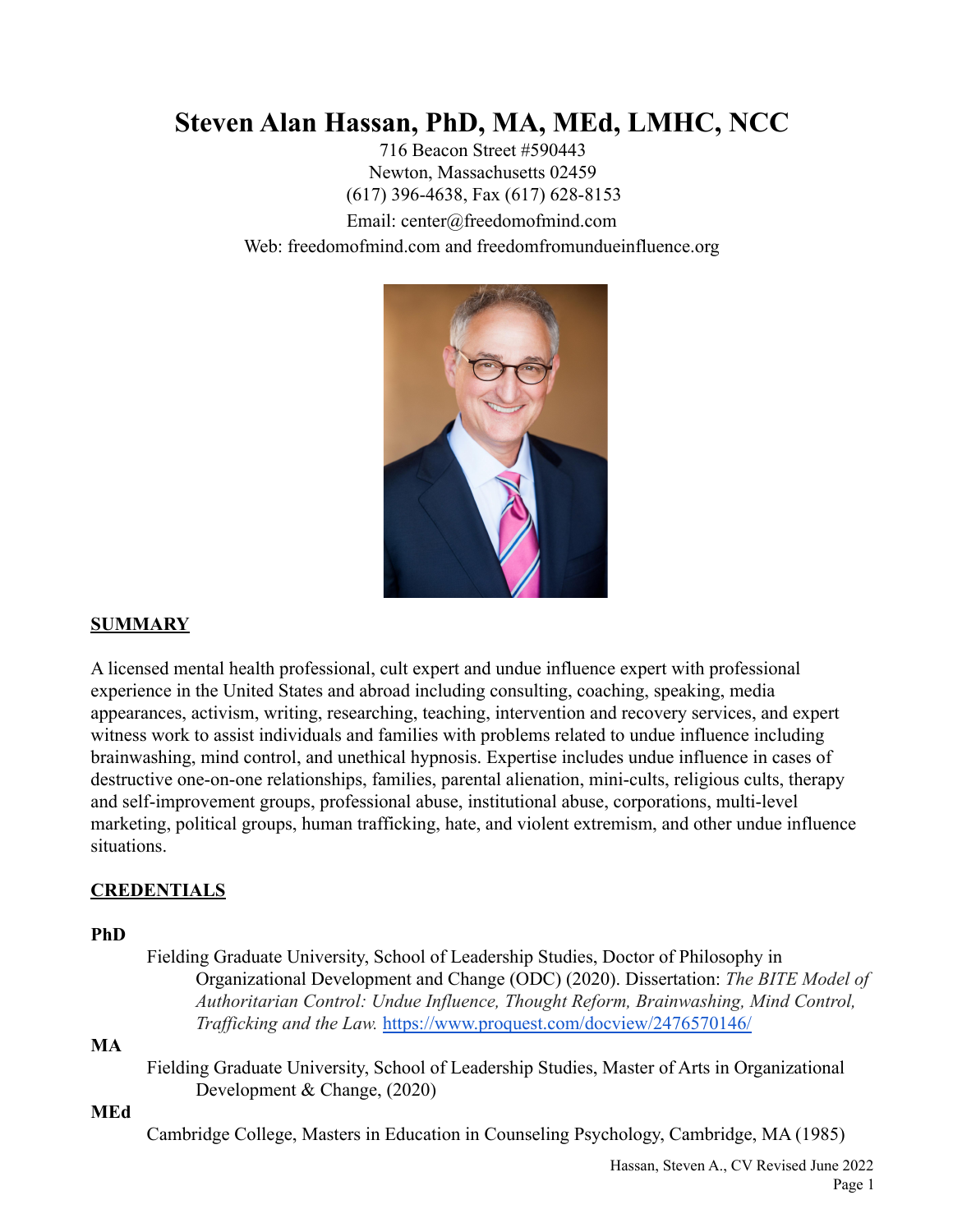#### **National Certification**

National Board of Certified Counselors: Nationally Certified Counselor, Cert. No. 43226

#### **MA Licensure**

Board of Allied Mental Health and Human Services, Commonwealth of Massachusetts, Licensed Mental Health Counselor, #820 (1992-)

#### **Additional Professional Training**

American Academy of Psychiatry and the Law American Society for Clinical Hypnosis conferences Attachment Pathology American Psychological Association Dissociative Disorders Ericksonian Hypnosis and Psychotherapy workshops and conferences International Academy of Law and Mental Health Congress International Society of Hypnosis workshops and conferences National Center for Missing and Exploited Children Neuro-Linguistic Programming extensive training (NLP) 1980-1981 New England Society of Clinical Hypnosis Post Traumatic Stress Disorder Phobia and Panic Disorders Strategic and Structural Family Therapy

#### **Honors and Awards**

Recipient of the Margaret Thaler Singer Award, given by International Cultic Studies Association (ICSA) 2014

Recipient of the Jerusalem Medal given with gratitude by Nahum Itzkovitz, Director General of the Israel Ministry of Social Affairs and Services, 2010

## **SELECTED PROFESSIONAL ACTIVITIES**

*Independent Practice* in counseling and consulting. (Newton, MA) (1985-) *Founding Director & President, Freedom of Mind Resource Center.* (Newton, MA) (1999-) *Founding Director, Freedom From Undue Influence,* a division of the non-profit Dare Association, Inc. (Newton, MA) (2017-)

- *Professional staff trainer.* Presented a staff training workshop at Ellenhorn, a private Program for Assertive Community Treatment (PACT), in Arlington, MA.
- *Teacher of Elective Course for 4th Year Psychiatry Students: Helping people influenced by Undue Influence: Hypnosis, Destructive Cults, and Traffickers,* for the Harvard Longwood Psychiatry Residency Training Program, affiliated with Harvard Medical School. (Boston MA) (2018-2019)
- *Instructor, Harvard Law School Trial Advocacy Workshop* (Cambridge, MA) (2x a year 2016-2019)
- *Presenter in the course Spirituality, Religion, and Psychiatry* in the Harvard Longwood Psychiatry Residency Training Program, affiliated with Harvard Medical School. (1999-2019)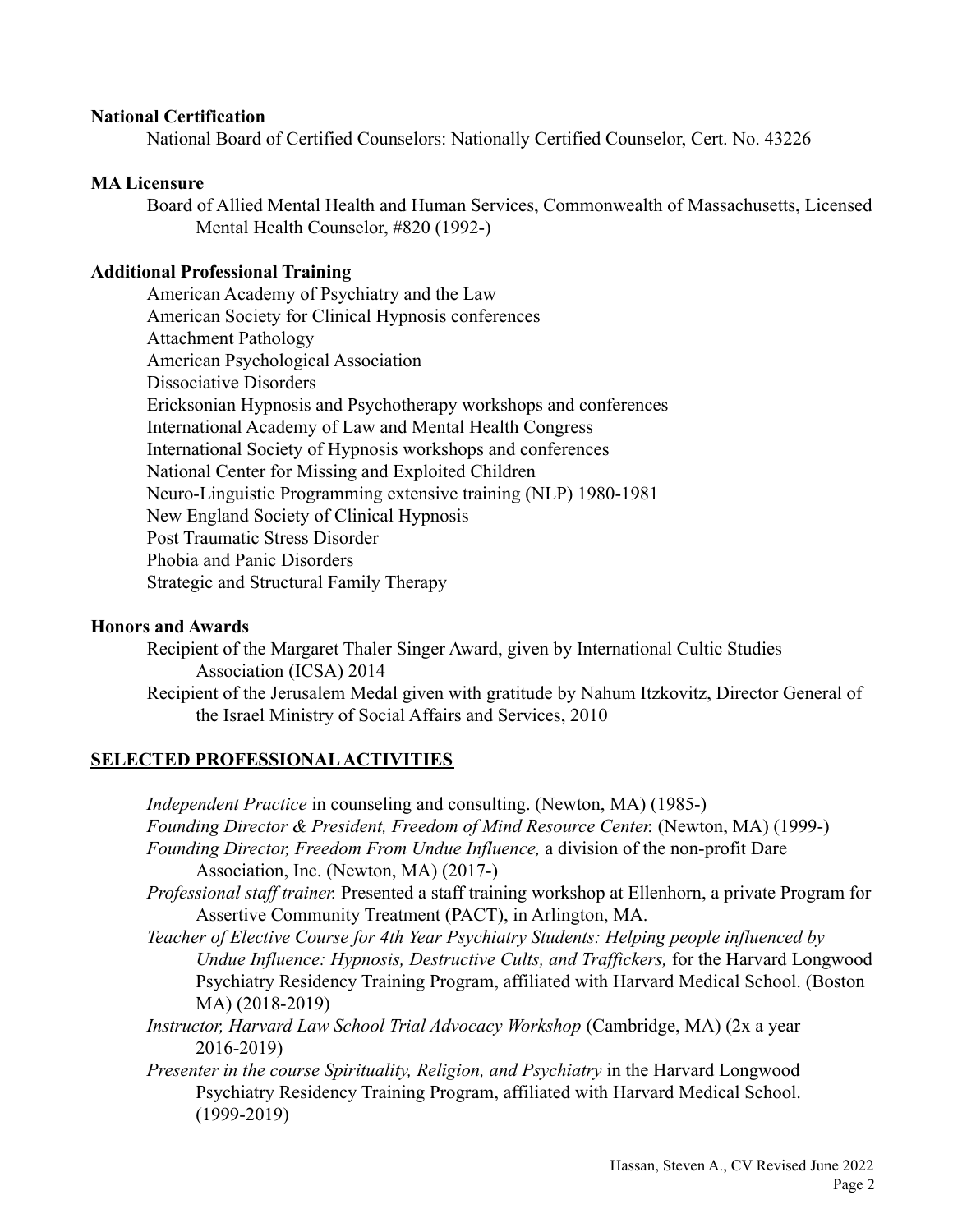- *Presenter, Harvard Longwood Psychiatry Grand Rounds*: *Undue Influence: An Introduction to Destructive Cults, Mind Control, Brainwashing and Deprogramming*, affiliated with Harvard Medical School. (Boston, MA) (2017) https://voutu.be/k5fASLZLI14
- *Presenter, Psychiatry Grand Rounds*, Boston University School of Medicine. (Boston, MA) (*2016*)
- *Presenter, Harvard Longwood Psychiatry Grand Rounds,* affiliated with Harvard Medical School (*Boston*, MA) (2003)
- *National Coordinator,* FOCUS: Developing programs to provide information, counseling and support to former cult members (1985-1986)
- *Founder,* Ex-Moon Inc.: Founder and first President of this nonprofit educational corporation serving as an information and support network for over four hundred former cult members. (1979-1981)

*Former Consultant/Instructor*, Fox Valley Technical College

*Former Clinical Affiliate* in Psychology, McLean Hospital (Belmont, MA).

*Former Guest Faculty*, Cambridge Family Institute

*Presenter* of other lectures, workshops, and trainings at hundreds of universities, colleges, churches, synagogues and community centers including: Boston Psychoanalytic Society British Society for Medical and Dental Hypnosis – Scotland, October 2016 American Bar Association's Conference on Tort and Religion American Psychological Association - 2001 American Society of Clinical Hypnosis Eastern Regional Conference on Multiple Personality and Dissociation The International Congress of Hypnosis Massachusetts General Hospital McLean Hospital

# **SELECTED PUBLICATIONS**

#### **Books**

- Hassan, Steven (2019) *The Cult of Trump*: A Leading Cult Expert Explains How the President Uses Mind Control. New York: Simon and Schuster.
- Hassan, Steven (2018) *Combating Cult Mind Control: The #1 Best-Selling Guide to Protection, Rescue and Recovery from Destructive Cults* Newton, Massachusetts: Freedom of Mind Press.
- Hassan, Steven (2012, 2013) *Freedom of Mind: Helping Loved Ones Leave Controlling People, Cults and Beliefs,* Newton, Massachusetts: Freedom of Mind Press
- Hassan, Steven (2000) *Releasing the Bonds: Empowering People to Think for Themselves* Somerville, Massachusetts: Freedom of Mind Press. This book has also been published in Chinese, Persian, Polish, and Russian.
- Hassan, Steven A. (1988,1990). *Combatting Cult Mind Control.* Rochester, Vermont: Park Street Press. This book has also been published in French, German, Italian, Japanese, Polish, Slovak, Spanish, and Russian.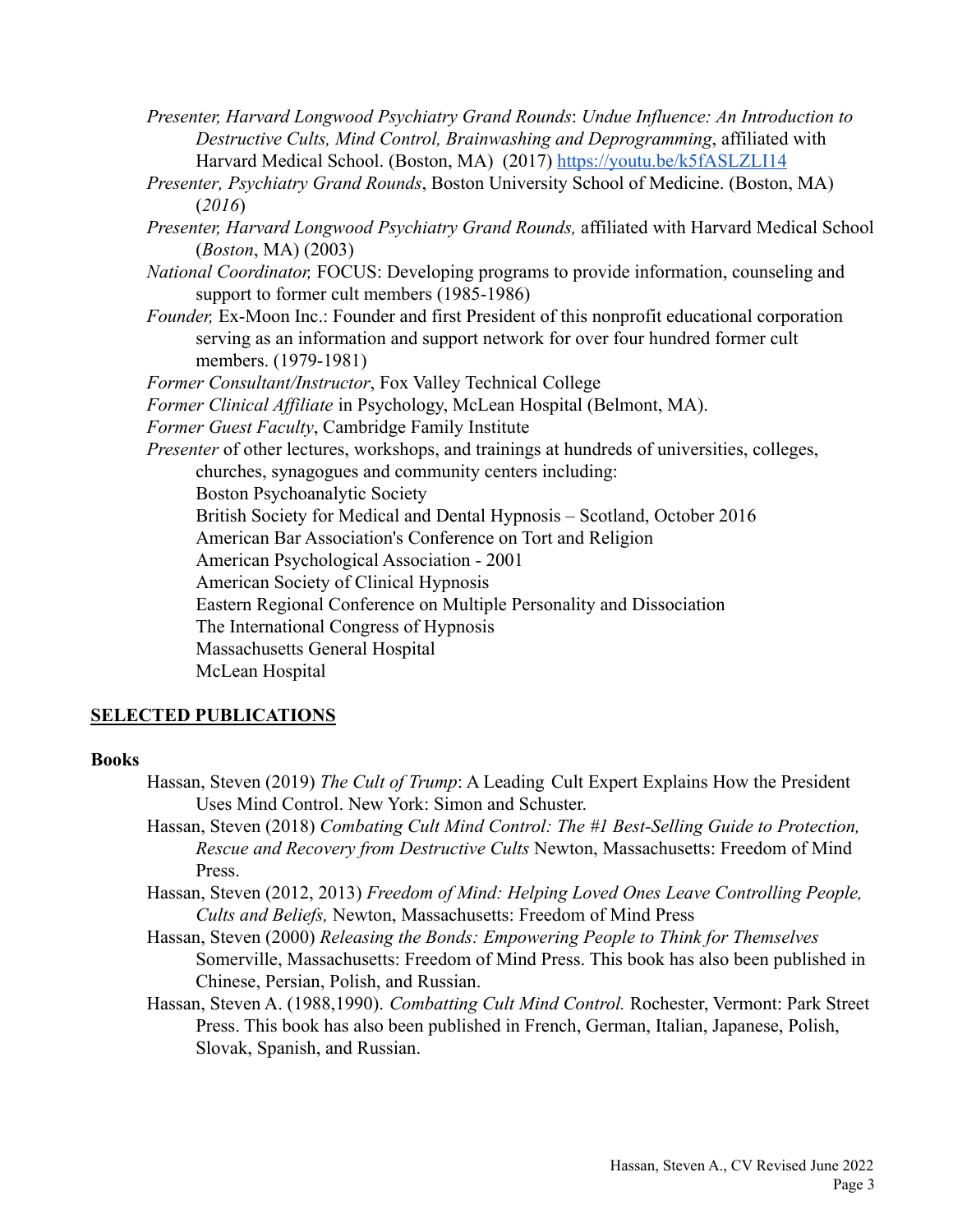#### **Book Chapters**

- Forthcoming: Hassan, S., Scheflin, A. (2023) Chapter 32: Cautions, cults entertainment and negative aspects of trance.In J. Linden, L. Sugarman, G. de Benedittis, and K. Varga (Eds.), *Routledge International Handbook of Clinical Hypnosis*. Taylor and Francis (UK).
- Forthcoming: Hassan, S., Blum, A. (2023). Chapter 15: Treatment Settings. In T. Durns, C. Scott, B. McDermott, and P. Whitehead (Eds.), *A Clinical Guide to Cults and Persuasive Leadership.* Cambridge University Press.
- Forthcoming: Hassan, S., Blum, A. (2023). Chapter 14: Psychotherapeutic and Pharmacological Treatment. In T. Durns, C. Scott, B. McDermott, and P. Whitehead (Eds.), *A Clinical Guide to Cults and Persuasive Leadership.* Cambridge University Press.
- Hassan, S.; Caven-Atack, J., Shah, M., Malhotra, S. (2022). Chapter 19: Lone-Actor Terrorism: Understanding Online Indoctrination. In J. Holzer, A. Dew, P. Recupero, P. Gill, and J. Wyman (Ed.), *LONE-ACTOR TERRORISM: An Integrated Framework.* Oxford University Press.
- Hassan, S., Caven-Atack, J. (2020) Anti-Semitism in Cults and Hate Groups. In: H. S. Moffic et al. (eds.), *Anti-Semitism and Psychiatry*, [https://doi.org/10.1007/978-3-030-37745-8\\_23](https://doi.org/10.1007/978-3-030-37745-8_23)
- Hankir A.Z., Hassan S. (2019) Psychological Determinants and Social Influences of Violent Extremism. In: Moffic H., Peteet J., Hankir A., Awaad R. (eds) *Islamophobia and Psychiatry*. Springer, Cham. [https://doi.org/10.1007/978-3-030-00512-2\\_32](https://doi.org/10.1007/978-3-030-00512-2_32)
- Hassan, Steven. (1994). Chapter 6: Strategic Intervention Therapy. In Shupe, A. & Bromley, D. (Ed.), *Anti-cult Movements in Cross-cultural Perspective.* New York: Garland

#### **Peer-reviewed Journal Article**

Hassan, S. A., & Shah, M. J. (2019). The anatomy of undue influence used by terrorist cults and traffickers to induce helplessness and trauma, so creating false identities. *Ethics, Medicine and Public Health*, *8*, 97–107. <https://doi.org/10.1016/j.jemep.2019.03.002>

## **Other Articles**

Hassan, Steven, Gutheil, T, Shah, M. (02/19/22). Putting the New Framework into Practice. *Psychiatric Times.*

<https://www.psychiatrictimes.com/view/putting-the-new-framework-into-practice>

Hassan, Steven, Gutheil, T, Shah, M. (02/12/22). A New Framework: Exploring Efficacy. *Psychiatric Times.*

<https://www.psychiatrictimes.com/view/putting-the-new-framework-into-practice>

- Hassan, Steven, Gutheil, T, Shah, M. (02/05/22). Responding to Authoritarian Cults and Extreme Exploitations: A New Framework to Evaluate Undue Influence. *Psychiatric Times.* <https://www.psychiatrictimes.com/view/putting-the-new-framework-into-practice>
- Hassan, Steven (12/17/20). A cult expert's advice for celebrating with politically divided family over the holidays. *The Boston Globe*. [https://www.bostonglobe.com/2020/12/17/opinion/cult-experts-advice-celebrating-with-po](https://www.bostonglobe.com/2020/12/17/opinion/cult-experts-advice-celebrating-with-politically-divided-family-over-holidays/) [litically-divided-family-over-holidays/.](https://www.bostonglobe.com/2020/12/17/opinion/cult-experts-advice-celebrating-with-politically-divided-family-over-holidays/)
- Hassan, Steven (10/24/20). If Trump loses the election, QAnon will also lose support and eventually disintegrate. *NBC News THINK Opinion, Analysis, Essays*. [https://www.nbcnews.com/think/opinion/if-trump-loses-election-qanon-will-also-lose-sup](https://www.nbcnews.com/think/opinion/if-trump-loses-election-qanon-will-also-lose-support-eventually-ncna1244563) [port-eventually-ncna1244563.](https://www.nbcnews.com/think/opinion/if-trump-loses-election-qanon-will-also-lose-support-eventually-ncna1244563)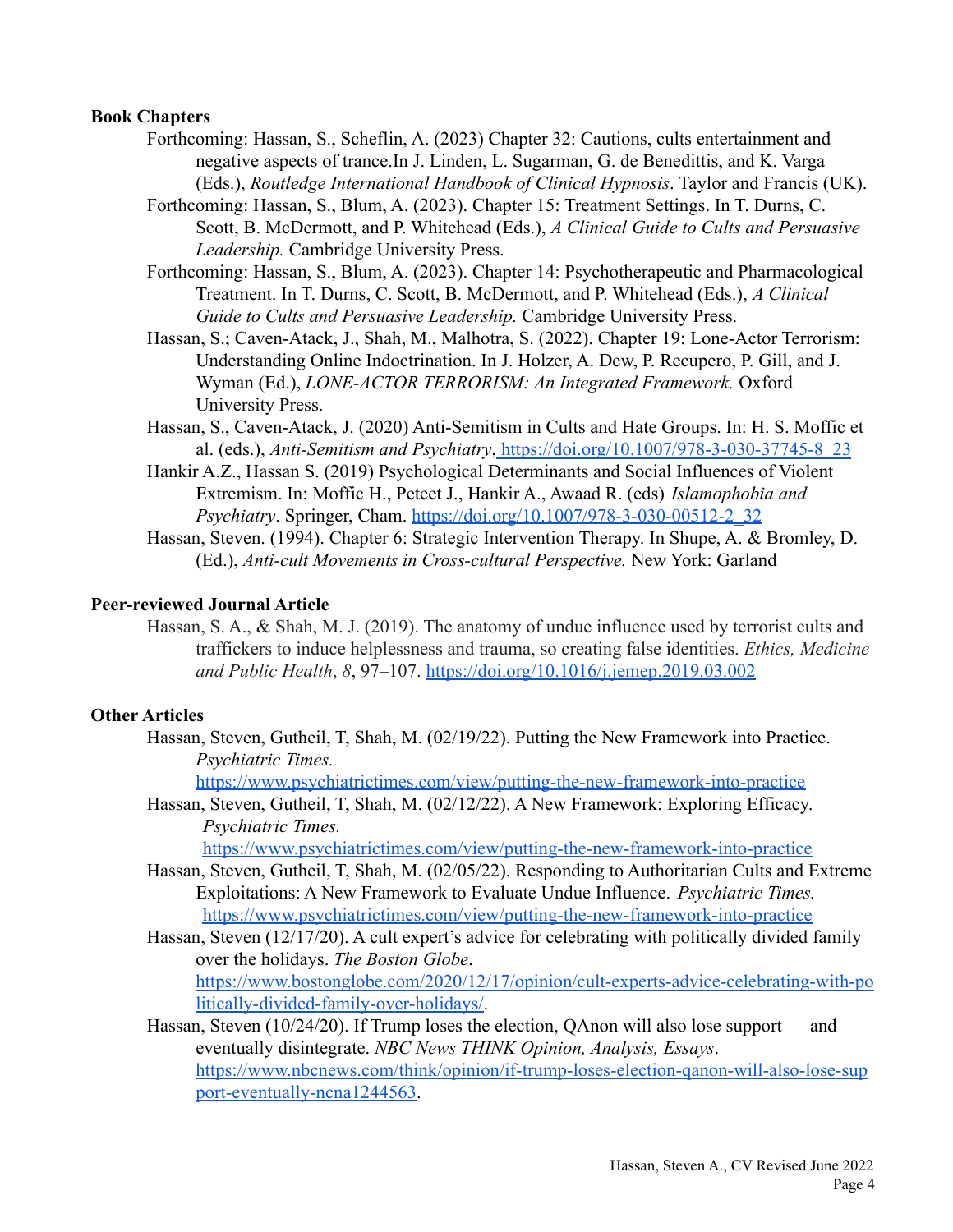- Hassan, Steven (9/1/20). Trump's QAnon followers are a dangerous cult. How to save someone who's been brainwashed. *NBC News THINK: Opinion, Analysis, Essays.* [https://www.nbcnews.com/think/opinion/trump-s-qanon-followers-are-dangerous-cult-ho](https://www.nbcnews.com/think/opinion/trump-s-qanon-followers-are-dangerous-cult-how-save-someone-ncna1239828) [w-save-someone-ncna1239828](https://www.nbcnews.com/think/opinion/trump-s-qanon-followers-are-dangerous-cult-how-save-someone-ncna1239828).
- Hassan, Steven (10/13/19). Take It From a Former Moonie: Trump Is a Cult Leader: It might seem an outrageous proposition to compare Donald Trump to a murderous cult leader. And yet there are alarming parallels. *The Daily Beast.* <https://www.thedailybeast.com/author/steven-hassan>.
- Hassan, Steven (2017) Brainwashing Young People into Violent Extremist Cults, *Freedom from Fear magazine of The United Nations Interregional Crime and Justice Research Institute ([Unicri.it\)](http://www.unicri.it/)* <http://f3magazine.unicri.it/?p=1353>
- Hassan, Steven (1999) *Spiritual Responsibility: Cult Awareness* March/April issue of New Age Journal
- Hassan, Steven and Surya Das (1996) Spiritual Responsibility: Avoiding Abuses and Pitfalls Along the Spiritual Path (1996) *booklet*
- Hassan, Steven A. (1984). *Exit-Counseling: Working to Undo the Shackles of Cult Mind Control*. Reprinted in *Cults and Consequences* (1988). Los Angeles: Los Angeles Jewish Federation.

## **Curriculum**

Co-developer of *Ending the Gam*e with Rachel Thomas, Carissa Phelps and D'Lita Miller–an intervention curriculum for women who have been sex trafficked to understand pimp/ trafficker mind control [www.endingthegame.com](http://www.endingthegame.com)

# **SELECTED PROFESSIONAL PRESENTATIONS**

- Hassan, Steven (06/01/21). How do MLMs recruit and retain participants? Panel presentation for Multilevel Marketing: The Consumer Protection Challenge 2021, virtual conference hosted by The College of New Jersey School of Business. <https://www.mlmconference.com/>
- Hassan, Steven (5/22/22). The BITE of Cults in Our Culture in the Age of COVID. Panel presentation at American Psychiatric Association 2022 Annual Meeting in New Orleans,  $L_A$
- Hassan, Steven (2/15/22). Influence, Authoritarianism, and Cults: ICSVE Panel Discussion featuring Dr. Steve Hassan, Cult Expert and Dr. Anne Speckhard, Director ICSVE. Presented online for International Center for the Study of Violent Extremism (ICSVE). <https://www.icsve.org/influence-authoritarianism-and-cults/>
- Hassan, Steven (12/08/21). FNCARES Fall Talk 2021: Mind Control and Colonization. Online panel presentation with Dr. Cindy Blackstock and Dr. Pamela Palmater for First Nations Child and Family Caring Society of Canada. <https://youtu.be/NYHuBgR-Otk>
- Hassan, Steven (10/23/21). Taking a BITE out of Disinformation and Cult Effects in the Time of COVID. Panel presentation at American Academy of Psychiatry and the Law 2021 Virtual Annual Meeting.
- Hassan, Steven (10/01/21). Dr. Steven Hassan Presentation to the GEC. Presented online for the Global Engagement Center (GEC), United States Department of State.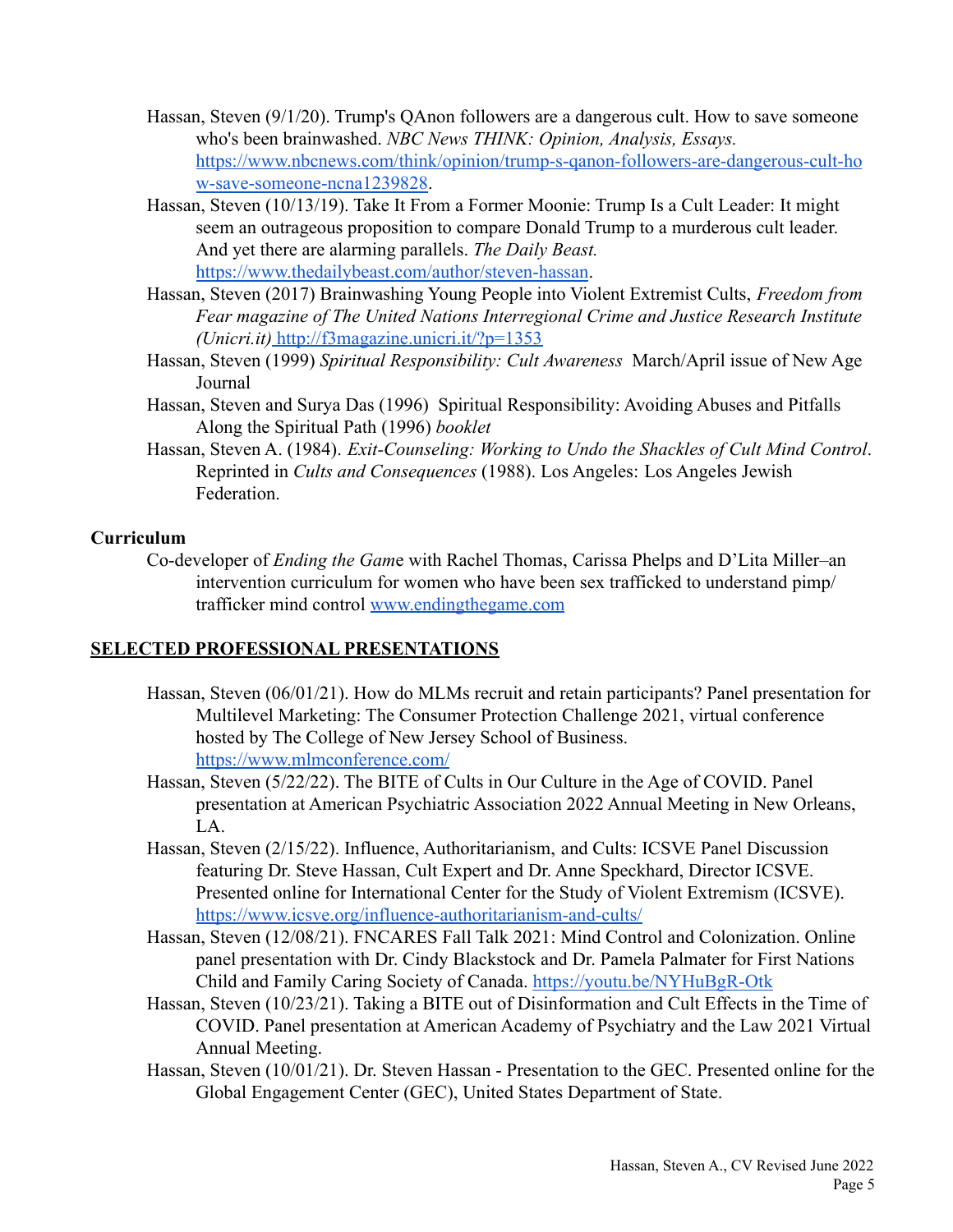- Hassan, Steven (09/19/21). Helping People Who Are Currently In Or Have Left a Controlling Person, Cult, or Belief. Quarterly Online Training. The New England Society of Clinical Hypnosis.
- Hassan, Steven (07/29/21). Exploring the "Coercion" Element in Labor Trafficking. Presented virtually for the Labor Trafficking Subcommittee of the LA Regional Human Trafficking Task.
- Hassan, Steven (07/17/21). Authoritarian Cults, Media Indoctrination, and Shared Psychosis. Truth and Restoration Town Hall virtual panel presentation. World Mental Health Coalition. <https://worldmhc.org/town-hall-07172021/>
- Hassan, Steven (07/03/21). The Cult of Trump: How to Speak Respectfully and Strategically to Promote Re-Evaluation. Presented for the 2021 Virtual Annual Meeting of the International Cultic Studies Association. <https://www.youtube.com/watch?v=T6bk1s0oXwA>

Hassan, Steven (05/13/21). Mind control and fact-checking with Dr. Steven Hassan. Keynote interview by Rebecca Catalanello for the PolitiFact 2021 United Facts of America: A

Festival of Fact Checking. <https://www.youtube.com/watch?v=6oExKs8oygo>

- Hassan, Steven (05/01/21). How do MLMs recruit and retain participants? Panel presentation for Multilevel Marketing: The Consumer Protection Challenge 2021, virtual conference hosted by The College of New Jersey School of Business. <https://www.mlmconference.com/video>
- Hassan, Steven (1/28/21). A Cult Expert's Advice on Dealing with Anti-Vaxxers and General Vaccine Hesitancy. Presented for Community Action Summit New England Complex Systems Institute.

[https://freedomofmind.com/necsi-covid-community-action-summit-a-cult-experts-advice](https://freedomofmind.com/necsi-covid-community-action-summit-a-cult-experts-advice-on-dealing-with-anti-vaxxers-and-general-vaccine-hesitancy/)[on-dealing-with-anti-vaxxers-and-general-vaccine-hesitancy/](https://freedomofmind.com/necsi-covid-community-action-summit-a-cult-experts-advice-on-dealing-with-anti-vaxxers-and-general-vaccine-hesitancy/)

- Hassan, Steven (10/1/2020). What can Business Psychology learn from Donald Trump and the Dark Arts of Coercive Control? Presented for Association for Business Psychology in the UK. <https://vimeo.com/465729850/f02682cbaf>.
- Hassan, Steven (11/19/2019). *The Cult of Trump* Belmont Books Talk. Presented in Belmont, MA. <https://vimeo.com/374319091>.
- Hassan, Steven (11/10/2019). Steven Hassan: *The Cult of Trump* 11/10/19. Presented at New York Society for Ethical Culture in New York, NY. <https://www.youtube.com/watch?v=-JG6miuWuIY>.
- Hassan, Steven; Gutheil, Thomas G.; Carpenter, J. Tyler; Drogin, Eric Y; and Farrell, Helen. (10/26/2019). Panel Discussion: The Many Faces of Causation. Presented at the 50th Annual Meeting of the American Academy of Psychiatry and the Law, held in Baltimore, MD.
- Hassan, Steven, and Gutheil, Thomas G., M.D. (10/24/2019). The Need to Update Legal Systems regarding Undue Influence. Presented at the 50th Annual Meeting of the American Academy of Psychiatry and the Law, held in Baltimore, MD.
- Hassan, Steven (10/22/2019). Brookline Booksmith Book Launch for Steven Hassan's 'The Cult of Trump'. Presented in Brookline, MA.

<https://www.youtube.com/watch?v=5ADHdjkZRIo>.

Hassan, Steven (9/11/2019). Proposing a New Model to Do a Forensic Evaluation for Undue Influence. Presented at The Program in Psychiatry and the Law, at the Massachusetts Mental Health Center, a teaching hospital of Harvard Medical School, in Boston, MA.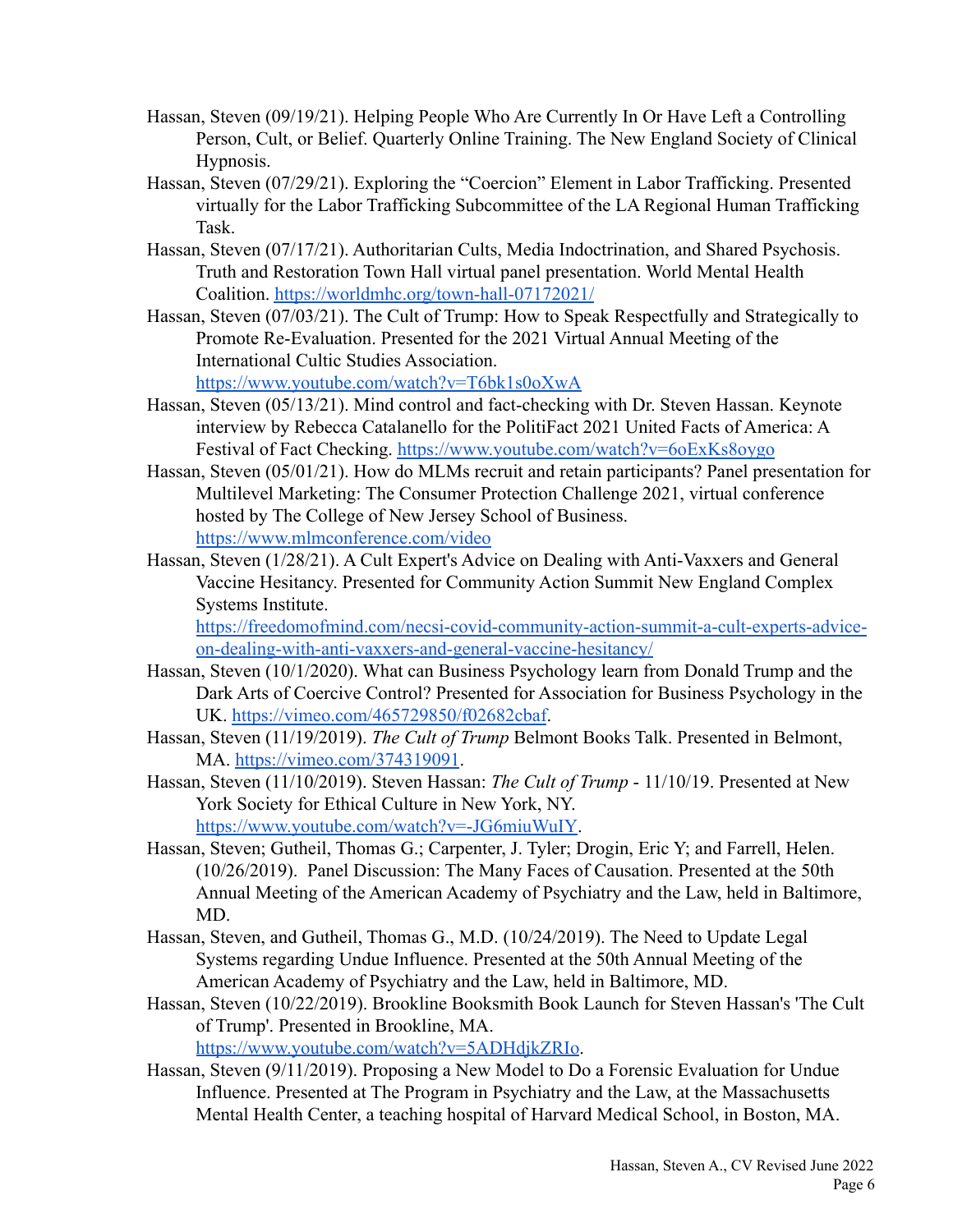- Hassan, Steven (9/4/2019). The threat to cancel IALMH Congress in Rome if Hassan attends? What's the story? Presented at The Program in Psychiatry and the Law, at the Massachusetts Mental Health Center, a teaching hospital of Harvard Medical School, in Boston, MA.
- Hassan, Steven (8/2/2019). Spiritual Abuse and the Strategic Interactive Approach. Presented at the Spiritual Abuse Forum for Education, in Portland, OR.
- Hassan, Steven (7/4/2019). The BITE Model and the Influence Continuum and its use for Determining Undue Influence in Trafficking and Terrorism. Presented at 2019 Annual International Conference of the International Cultic Studies Association, in Manchester, UK.
- Hassan, Steven (6/26/2019). Strategies and Techniques for Recovery from Human Trafficking Programming. Presented at Light the Way to Freedom to End Human Trafficking: Human Trafficking Summit 2019 Summit in Austin, Texas, for Texas Department of Family and Protective Services, in Texas, USA.
- Hassan, Steven (6/25/2019). The BITE Model and Influence Continuum for Understanding Human Trafficking Influence. Presented at Light the Way to Freedom to End Human Trafficking: Human Trafficking Summit 2019 Summit in Austin, Texas, for Texas Department of Family and Protective Services.
- Hassan, Steven (6/19/2019). Proposing a new model for doing a forensic evaluation for undue influence. Presented at The Program in Psychiatry and the Law, at the Massachusetts Mental Health Center, a teaching hospital of Harvard Medical School, in Boston, MA, USA.
- Hassan, Steven (5/23/2019). Parental Alienation and Undue Influence. Presented at a meeting of the Boston/NH/RI Parental Alienation Meetup Group in Waltham, MA.
- Hassan, Steven (7/22/2018), A Complex Systems Approach to Countering Mind Control, Trafficking and Terrorism, Plenary presentation presented at International Conference on Complex Systems (ICCS), Cambridge, MA at New England Complex Systems Institute.
- Hassan, Steven (7/05/2018). The Freedom of Mind Approach to Helping People Raised in Destructive Environments. Presented at Annual ICSA International Conference, Philadelphia, PA
- Hassan, Steven (6/27/2018). Stop the Game to stop trafficking in persons. Presentation for the Trafficking in Persons office (J/TIP) at the U.S. Department of State, Washington, D.C.
- Hassan, Steven (6/27/2018). Round Table Discussion with Steven Hassan: Destructive Cults that Use Terrorism as a Tool. Presentation for the Countering Terroism / Countering Violent Extremism office (CT/CVE) at the U.S. Department of State, Washington, D.C.
- Hassan, Steven (10/22/2017). Presentation at New York Society for Ethical Culture.
- Hassan, Steven (9/11/17). *Combating Cult Mind Control.* Presented at a meeting with officials at the Ralph J. Bunche Library at the U. S. Department of State, Washington, D.C.
- Hassan, Steven (July 2017). Presented paper on Anatomy of Undue Influence at the International Academy of Law and Mental Health in Prague, Czechoslovakia in July 2017
- Hassan, Steven (August 2015). Presented a countering ISIS program at the Aspen Institute. Was 1 of 25 invitation-only guests including State Department counterterrorism officials, Secretary Madeleine Albright, former Ambassadors, and other luminaries.
- Hassan, Steven (2014). Presented a Human Trafficking training for *My Life, My Choice* in Boston.
- Hassan, Steven (2014). Presented a Human Trafficking training for Joint Regional Intelligence Organization in California to help organizations assist sex trafficking survivors.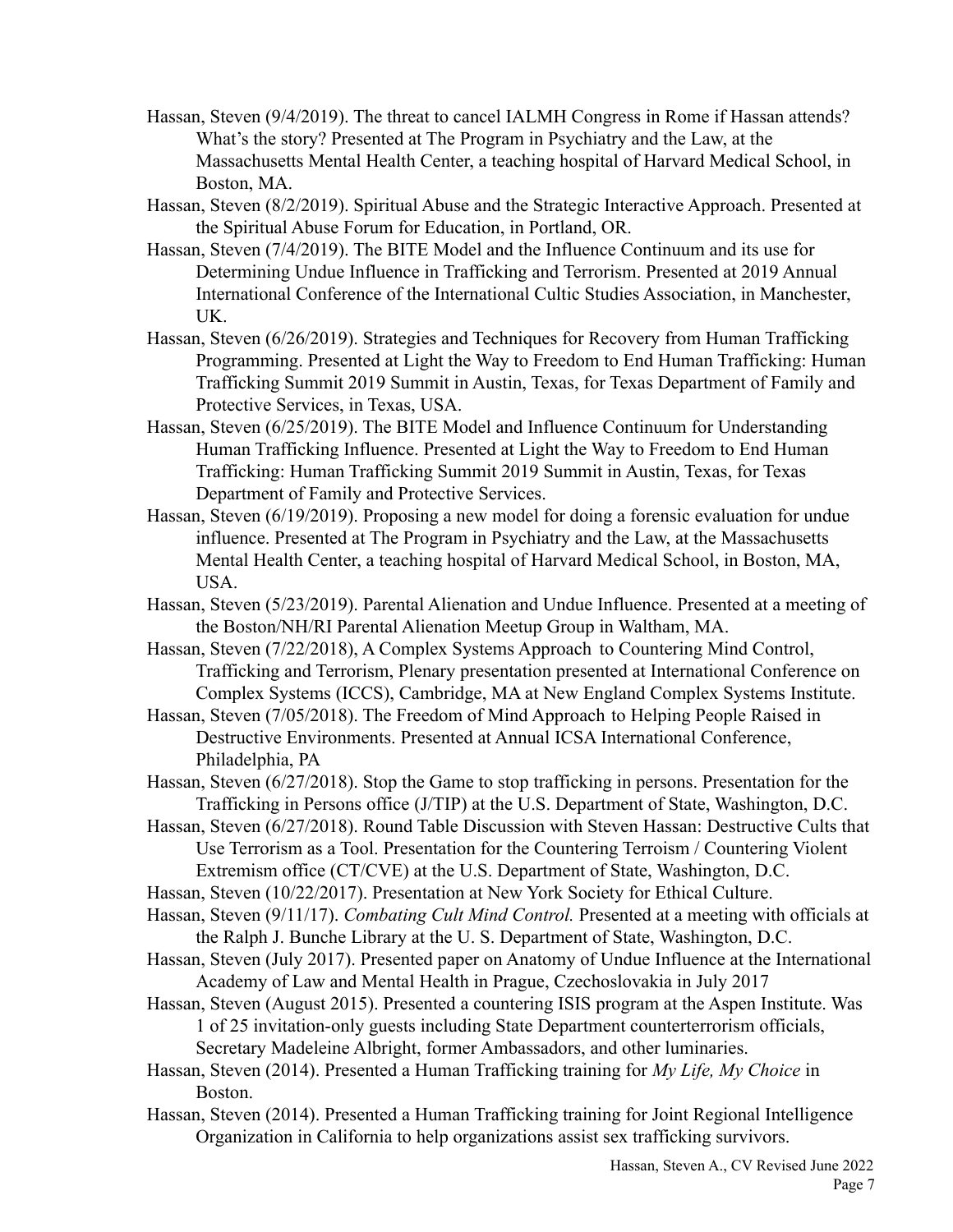- Hassan, Steven. Training for Attorneys General of Utah and Arizona concerning FLDS cult of Warren Jeffs
- Hassan, Steven. Presentation for New York Society for Ethical Culture February 2013. <https://vimeo.com/60160451>
- Hassan, Steven. (2009). A plenary speaker at the National Amber Alert Symposium sponsored by the U.S. Department of Justice about Jaycee Dugard, Elizabeth Smart, and other victims like them.

### **SELECTED CITATIONS**

Alvarez, Larry, and Cañas-Moreira, Jocelyn. (11/9/2015). A Victim-Centered Approach to Sex Trafficking Cases. *FBI Law Enforcement Bulletin*, United States Department of Justice. [https://leb.fbi.gov/articles/featured-articles/a-victim-centered-approach-to-sex-trafficking](https://leb.fbi.gov/articles/featured-articles/a-victim-centered-approach-to-sex-trafficking-cases)[cases](https://leb.fbi.gov/articles/featured-articles/a-victim-centered-approach-to-sex-trafficking-cases).

Cited in many publications including peer-reviewed journal articles and other articles.

## **SELECTED APPEARANCES**

#### **TEDx Talks**

- Hassan, Steven (4/6/2022). The Psychology of Dictatorship. Online panel presentation with Dr. Bandy X. Lee, Dr. Steven Hassan, and Nick Carmody, JD, in conversation with TEDxMidAtlantic host David Troy. TEDxMidAtlantic. <https://youtu.be/yR7NMdpNtSU>
- Hassan, Steven (3/7/2022). How to tell if you're brainwashed? TEDxBoston. <https://youtu.be/JzSwZpHDAaU>
- Hassan, Steven; Troy, David; Stewartson, Jim; and Kane, Desiree (10/21/20). Dismantling QAnon. TEDxMidAtlantic. <https://www.youtube.com/watch?v=1QbEcG8O-L8>
- Hassan, Steven (8/02/2018). [Is Technology Controlling](https://www.youtube.com/watch?v=ev_zuiXTTzA&t=4s) Your Mind? Presented at the TEDxBeaconStreet. [https://www.youtube.com/watch?v=ev\\_zuiXTTzA&t=4s](https://www.youtube.com/watch?v=ev_zuiXTTzA&t=4s)

## **Other Media**

Interviewed countless times over many decades for articles, audio and video pieces including by media around the world such as WBUR; NPR; BBC; ABC Nightly News; NBC; MSNBC The REIDOUT and American Voices; CNN: Reliable Sources, New Day, Anderson Cooper, and Special Reports; 60 Minutes; Nightline; Dateline; Leah Remini: Scientology and its Aftermath; Oprah Winfrey; Today Show; Good Morning America; Larry King Show.

List of recent media: <https://freedomofmind.com/media/>

## **PROFESSIONAL MEMBERSHIPS AND AFFILIATIONS**

Member: [The Program in Psychiatry and the Law](http://www.pipatl.org/) (PIPATL) at the Massachusetts Mental Health Center, a teaching hospital of the Harvard Medical School Founding Member: [International Society for Therapeutic](https://www.intltj.com) Jurisprudence Affiliate: [New England Complex Systems Institute](http://necsi.edu/) (NECSI) Advisory Board Member: [Child-Friendly Faith Project](http://childfriendlyfaith.org) Member: Against Violent Extremism (AVE) Member: Massachusetts Mental Health Counselors Association (MMHCA)